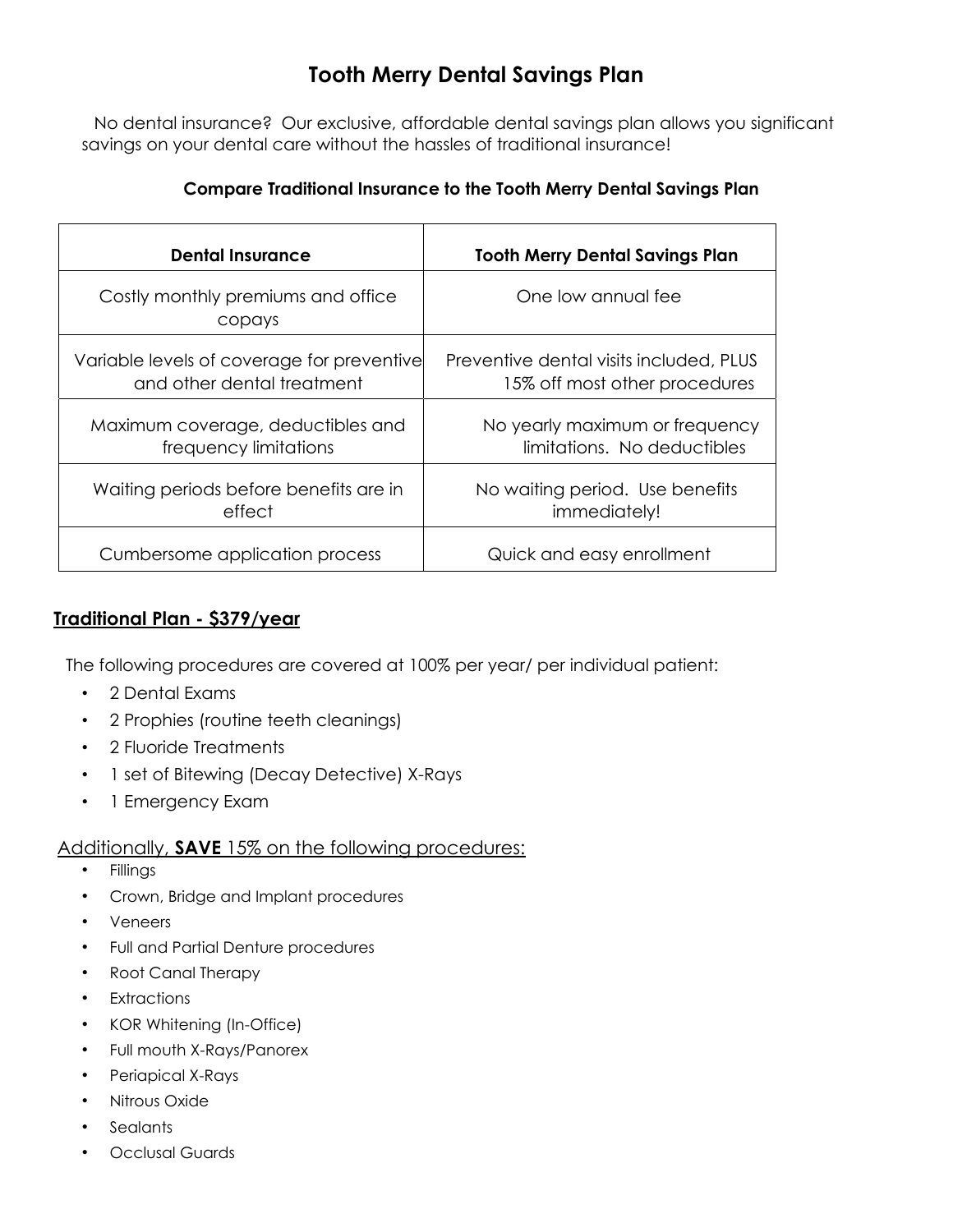## **Tooth Merry Dental Savings Plan Guidelines**

- Savings plan fees are due and payable in full at time of enrollment.
- Savings plan fees are non-refundable.
- Any additional charges due day of service.
- Savings plan duration is one year from date of enrollment.
- Savings plan coverage expires one year from enrollment date; benefits cannot be carried over to next enrollment year.

### **Tooth Merry Dental Savings Plan Exclusions and Limitations**

- Savings plan does not include: Botox or other sundry products, i.e., ClinPro, PreviDent rinse, Chlorhexidine, KOR Maintenance Kit.
- Savings plan members cannot use other dental coverage with this plan.
- Savings plan does not cover treatment provided by Referred Specialists.
- Savings plan does not apply to the costs of dental care for injuries covered under medical insurance or workman's compensation.
- Savings plan will not apply to hospitalization or hospital charges.
- Savings plan benefits available only at Bruce Merry DDS (7890 Mitchell Road, Eden Prairie, MN 55344)
- Periodontal patients are NOT eligible for the standard dental savings plan. An upgraded plan is available; please call for details

### **This is a dental savings plan, NOT a dental insurance plan**

\*\*Savings not valid in conjunction with dental insurance or any other dental plans. Bruce Merry DDS reserves the right to modify, change, or discontinue the Tooth Merry Dental Savings Plan, fees, terms, and services at any time.